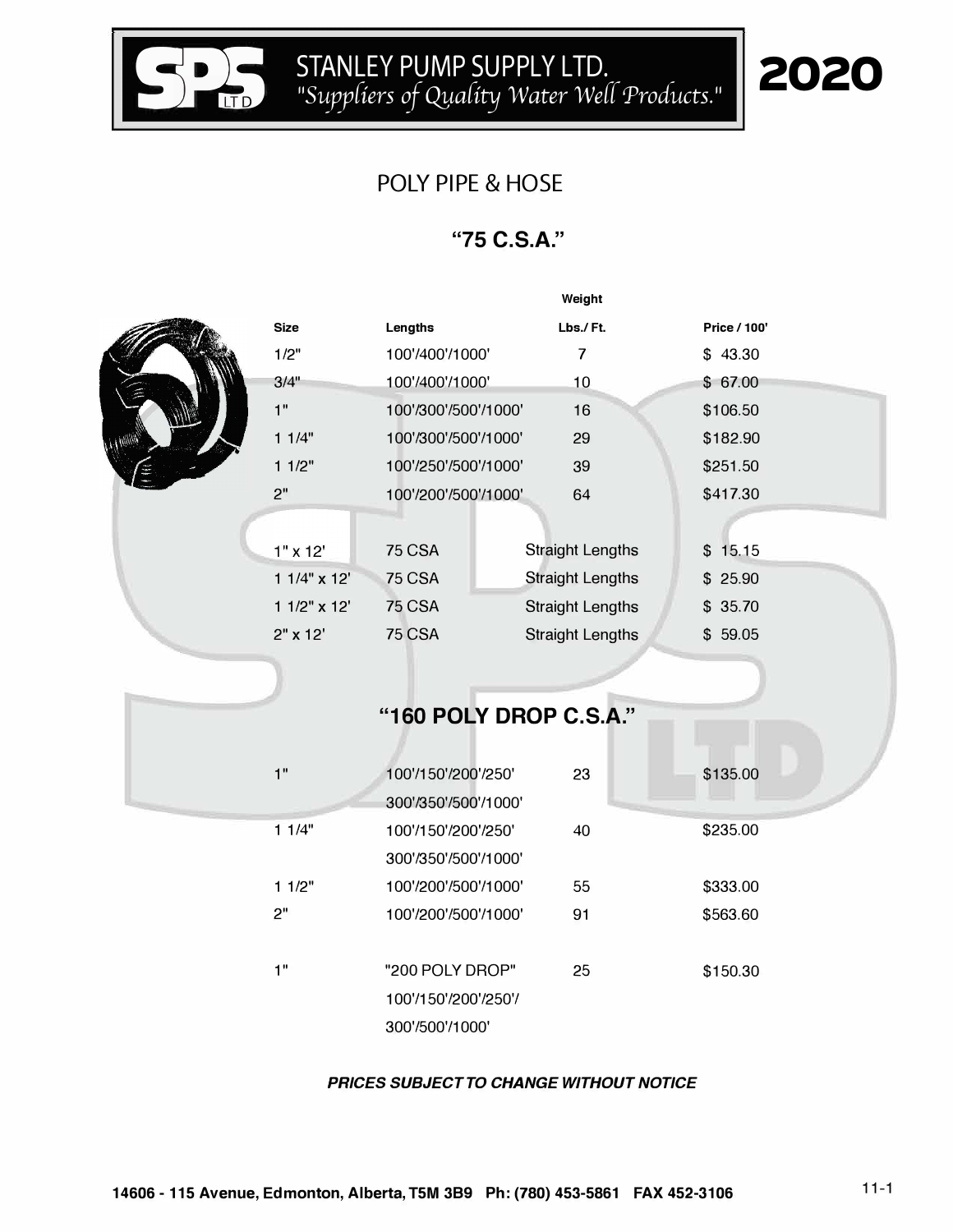

## **POLY PIPE & HOSE**

#### "100 PRIME"

|             |                      | Weight                   |           |  |
|-------------|----------------------|--------------------------|-----------|--|
| <b>Size</b> | Lengths              | Lbs./Ft.                 | List/100' |  |
| 1/2"        | 100'/400'/1000'      | $\overline{\mathcal{L}}$ | \$39.40   |  |
| 3/4"        | 100'/400'/1000'      | 10                       | \$58.70   |  |
| 1"          | 100'/300'/500'/1000' | 16                       | \$90.40   |  |
| 11/4"       | 100'/300'/500'/1000' | 29                       | \$157.60  |  |
| 11/2"       | 100'/250'/500'/1000' | 39                       | \$213.50  |  |
| 2"          | 100'/200'/500'/1000' | 64                       | \$353.00  |  |
|             |                      |                          |           |  |
|             |                      |                          |           |  |
|             |                      |                          |           |  |
|             | "100 C.S.A."         |                          |           |  |
|             |                      |                          |           |  |
| 3/4"        | 100'/400'/1000'      | 8                        | \$104.90  |  |
| 1"          | 100'/300'/1000'      | 13                       | \$147.30  |  |
| 11/4"       | 100'/300'/1000'      | 22                       | \$252.80  |  |
| 11/2"       | 100'/250'/500'/1000' | 55                       | \$345.95  |  |
| 2"          | 100'/200'/500'/1000' | 90                       | \$566.00  |  |
|             |                      |                          |           |  |
|             | 100 PC-POLY CUTTER   |                          | \$20.00   |  |
|             |                      |                          |           |  |
|             | 200 PC-POLY CUTTER   |                          | \$24.75   |  |



PRICES SUBJECT TO CHANGE WITHOUT NOTICE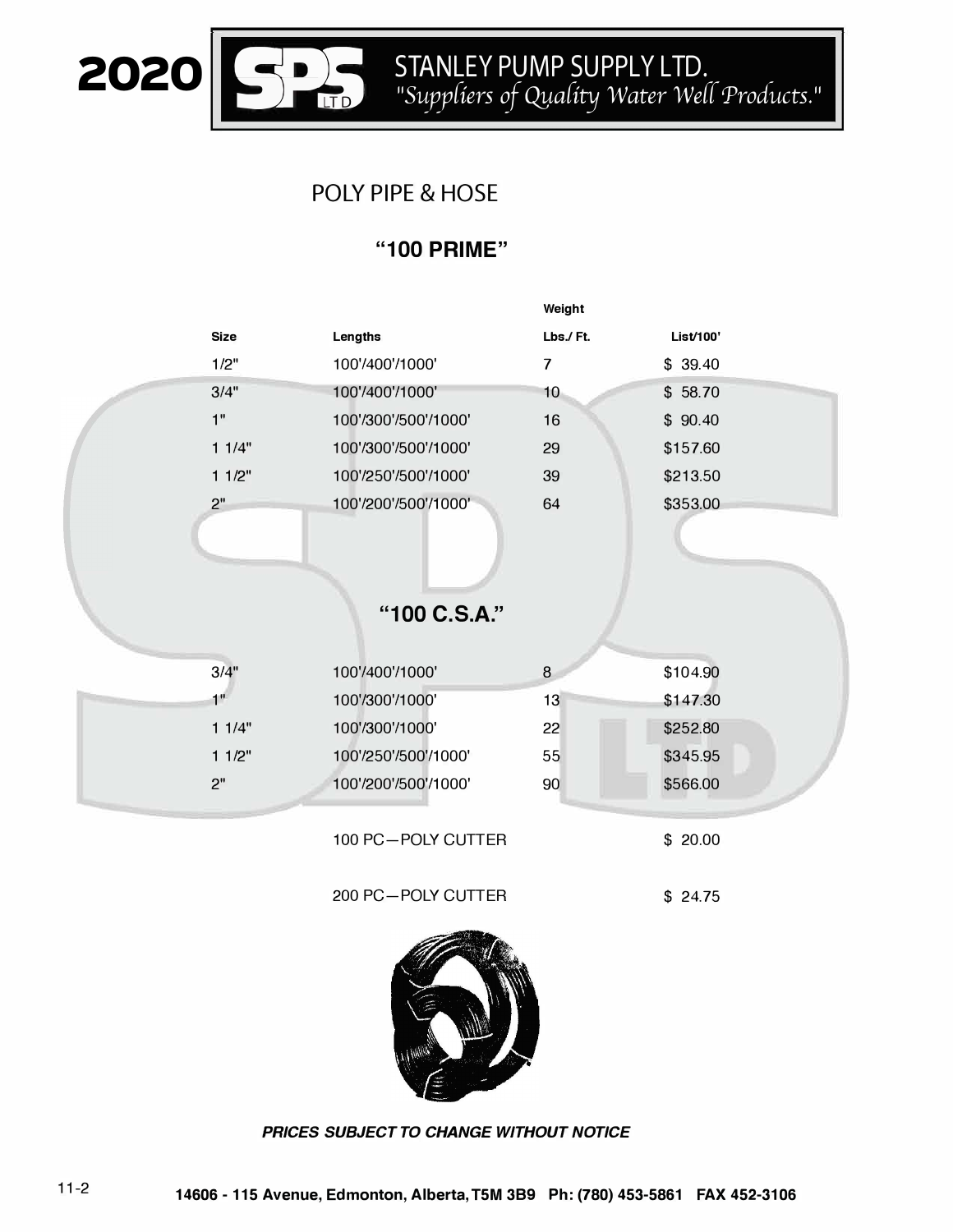# **HI-PRESSURE DISCHARGE HOSE & TUBING**

|  | Order #           | <b>Size</b> | <b>Description</b>         | List/Ft. |
|--|-------------------|-------------|----------------------------|----------|
|  | WD38              | 3/8"        | Clear Braided (225 P.S.I.) | \$.90    |
|  | <b>WD50</b>       | 1/2"        | Clear Braided (200 P.S.I.) | \$1.15   |
|  | <b>WD75</b>       | 3/4"        | Clear Braided (150 P.S.I.) | \$1.75   |
|  | <b>WD100</b>      | 1"          | Clear Braided (125 P.S.I.) | \$2.70   |
|  | <b>WD125</b>      | 11/4"       | Clear Braided (100 P.S.I.) | \$5.05   |
|  | <b>WD150</b>      | 11/2"       | Clear Braided (100 P.S.I.) | \$6.00   |
|  | WD <sub>200</sub> | 2"          | Clear Braided (75 P.S.I.)  | \$8.90   |

## **WATER SUCTION HOSE**

| Order #        | <b>Size</b> | <b>Description</b>       | Max.Pres. at 20 C | List/Ft. |
|----------------|-------------|--------------------------|-------------------|----------|
| <b>WS100</b>   | 1"          | Green (non-collapsible)  | 85 P.S.I.         | \$1.90   |
| <b>WS125</b>   | 11/4"       | Green (non-collapsible)  | 85 P.S.I.         | \$2.50   |
| <b>WS150</b>   | 11/2"       | Green (non-collapsible)  | 70 P.S.I.         | \$2.75   |
| <b>WS200</b>   | 2"          | Green (non-collapsible)  | 65 P.S.I.         | \$4.05   |
| <b>WS300</b>   | 3"          | Green (non-collapsible)  | 65 P.S.I.         | \$7.70   |
| <b>WSBW100</b> | 1"          | Blue (non-collapsible)   | 90 P.S.I.         | \$3.30   |
| <b>WSBW125</b> | 11/4"       | Blue (non-collapsible)   | 90 P.S.I.         | \$3.95   |
| <b>WSBW150</b> | 11/2"       | Blue (non-collapsible)   | 90 P.S.I.         | \$4.05   |
| <b>WSBW200</b> | 2"          | Blue (non-collapsible)   | 90 P.S.I.         | \$5.40   |
| WSEPDM150      | 11/2"       | Green (non-collapsible)  | 50 P.S.I.         | \$5.20   |
| WSEPDM200      | 2"          | Green (non-collapasible) | 50 P.S.I.         | \$7.00   |



**S**

# **PVC LAYFLAT DISCHARGE HOSE**

| PVCLF-150 | 11/2" | <b>Blue Layflat</b> | 70 P.S.I. | \$.81  |
|-----------|-------|---------------------|-----------|--------|
| PVCLF-200 |       | <b>Blue Layflat</b> | 65 P.S.I. | \$93   |
| PVCLF-300 | 3"    | <b>Blue Layflat</b> | 65 P.S.I. | \$1.46 |



2020